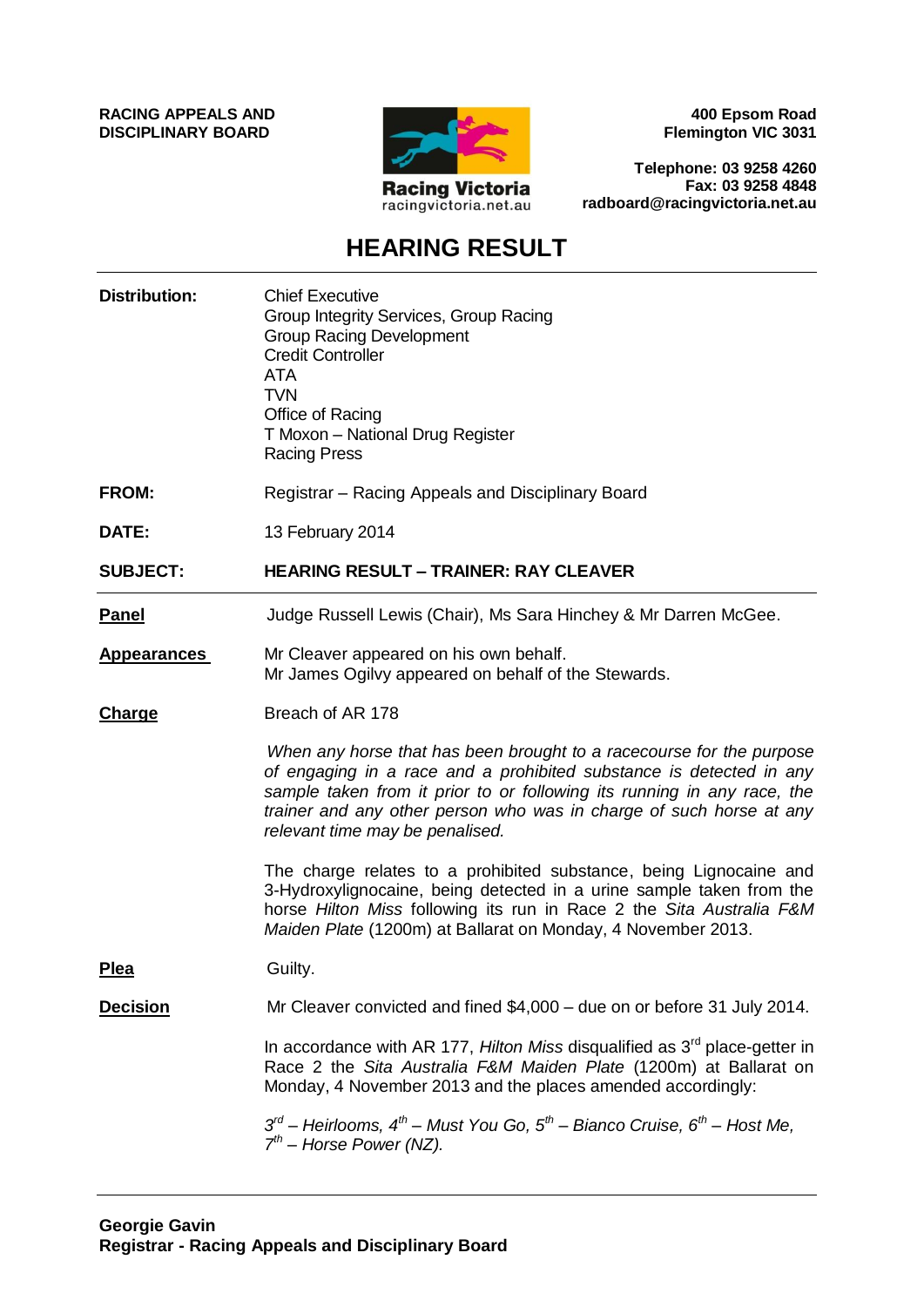# **TRANSCRIPT OF PROCEEDINGS**

# **RACING APPEALS AND DISCIPLINARY BOARD**

\_\_\_\_\_\_\_\_\_\_\_\_\_\_\_\_\_\_\_\_\_\_\_\_\_\_\_\_\_\_\_\_\_\_\_\_\_\_\_\_\_\_\_\_\_\_\_\_\_\_\_\_\_\_\_\_\_\_\_\_\_\_\_

**HIS HONOUR JUDGE R.P.L. LEWIS, Chairman MS S. HINCHEY MR D. McGEE** 

#### **EXTRACT OF PROCEEDINGS**

#### **DECISION**

# **IN THE MATTER OF THE SITA AUSTRALIA FILLIES AND MARES HANDICAP OVER 1200 METRES AT BALLARAT ON 4/11/13**

**TRAINER: RAY CLEAVER** 

## **MELBOURNE**

## **THURSDAY, 13 FEBRUARY 2014**

MR J. OGILVY appeared on behalf of the RVL Stewards

MR R. CLEAVER appeared on his own behalf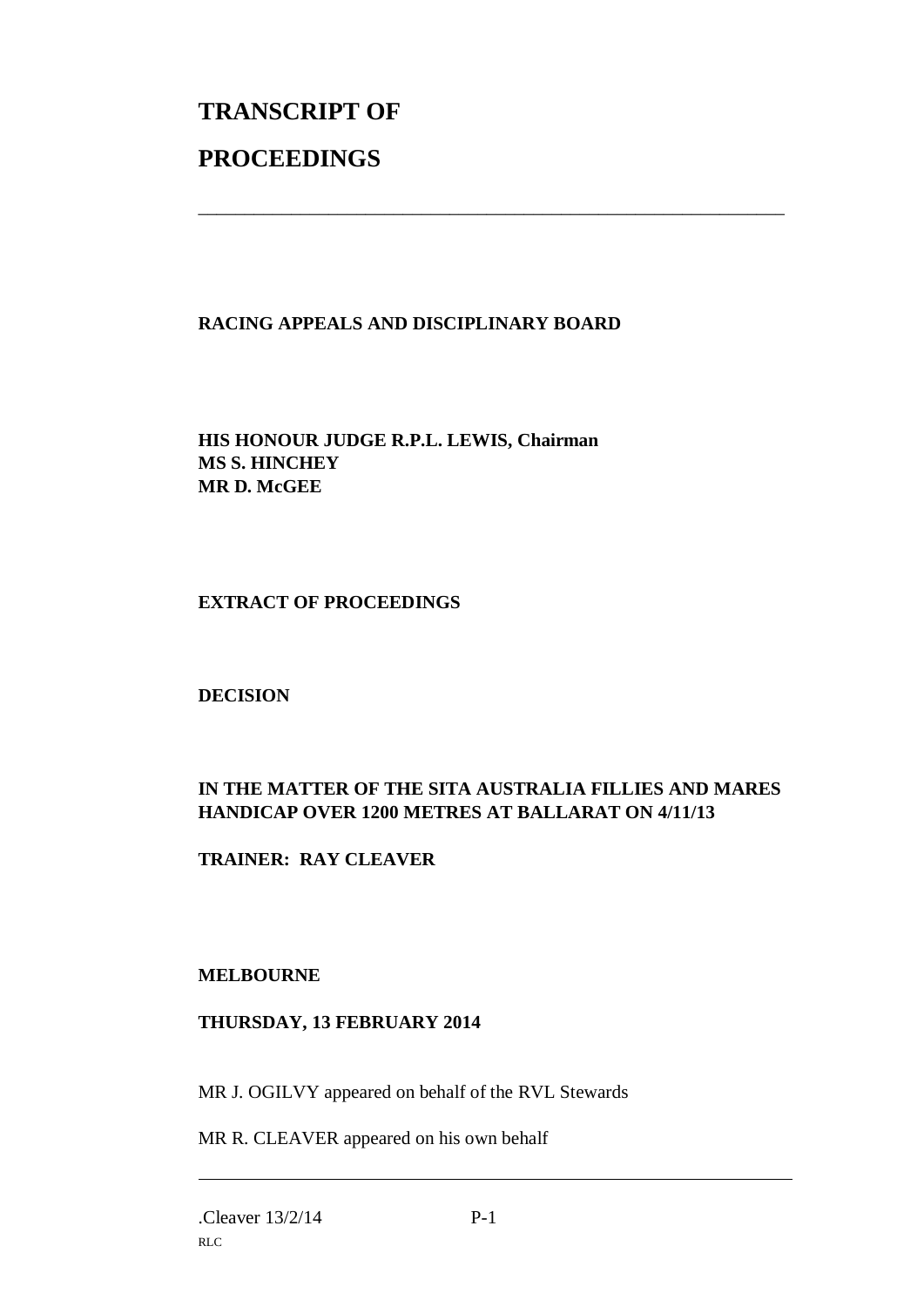CHAIRMAN: Ray Cleaver, you have pleaded guilty to a charge laid under Australian Rule of Racing 178 of bringing a horse to the races with a prohibited substance in its system, namely lignocaine, and its metabolite 3-hydroxylignocaine.

Lignocaine is a local anaesthetic and is commonly used on horses being applied topically to reduce pain and itching. According to Dr Stewart:

*It has serious potential for abuse in horse racing because of its capability for desensitising painful areas of the body which may result in injury to the desensitised structures during racing or training.* 

Lignocaine is contained in certain proprietary veterinary products, one of which is Neocort cream. Neocort cream is an anti-inflammatory, local anaesthetic and antibiotic cream produced by Troy Laboratories Pty Ltd for the treatment of skin wounds and irritations.

At all material times you were the trainer of the horse, Tankster, and the horse, Hilton Miss. Tankster was suffering from a skin condition and acting on veterinary advice, you or your employee, Mr McMullen, applied Neocort cream which had been prescribed by a veterinarian on 10 October 2013. The cream came in a 200-gram tub with instructions for use clearly set out on the label. Significantly, the following appeared:

*Apply to affected areas daily. Stop four days pre-race. This contains a prohibited substance.*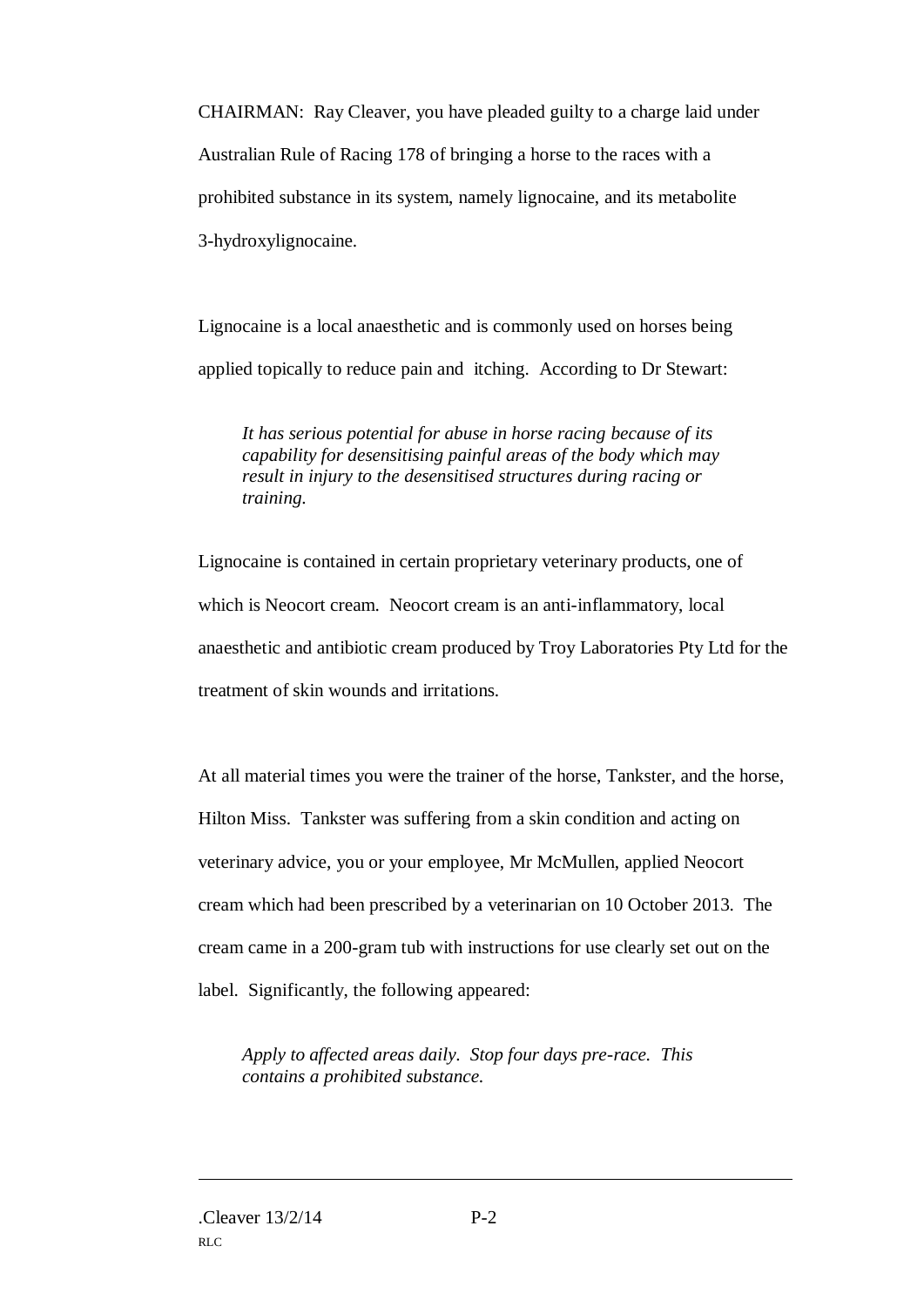According to Dr Stewart, this advice was reasonable and consistent with the pharmacokinetics of lignocaine and the application of an appropriate margin of safety. Tankster was duly treated and the skin condition cleared up.

Hilton Miss was engaged to race and did race on 4 November 2013. Occasionally she would speedy-cut one or both hind legs in the fetlock area. On 2 or 3 November, Neocort cream from the same tub was applied by you or Mr McMullen to a nick on the hind leg of Hilton Miss. It was done in the absence of veterinary advice and it seems from what you told the stewards that you were ignorant of what was on the tub label. At page 6, line 38 of the record of interview the following appears:

*MR CLEAVER: I didn't realise it had a prohibited - well, I knew it had a cortisone in it but I didn't know what the withholding period was.* 

Then at page 7, lines 36 to 37:

*Is there a label on it other than the name? MR CLEAVER: I'd have to have a look at it.* 

In the event, Hilton Miss, not unsurprisingly, returned a positive to lignocaine when she was post-race sampled on 4 November.

In the opinion of the Board, this is a serious breach of Australian Rule 178. This is not a case of contamination or of a mix-up in instructions, or the mistaken identity of the horse to be treated, or a case involving some other form of misadventure. The present case is an example, at best, of gross